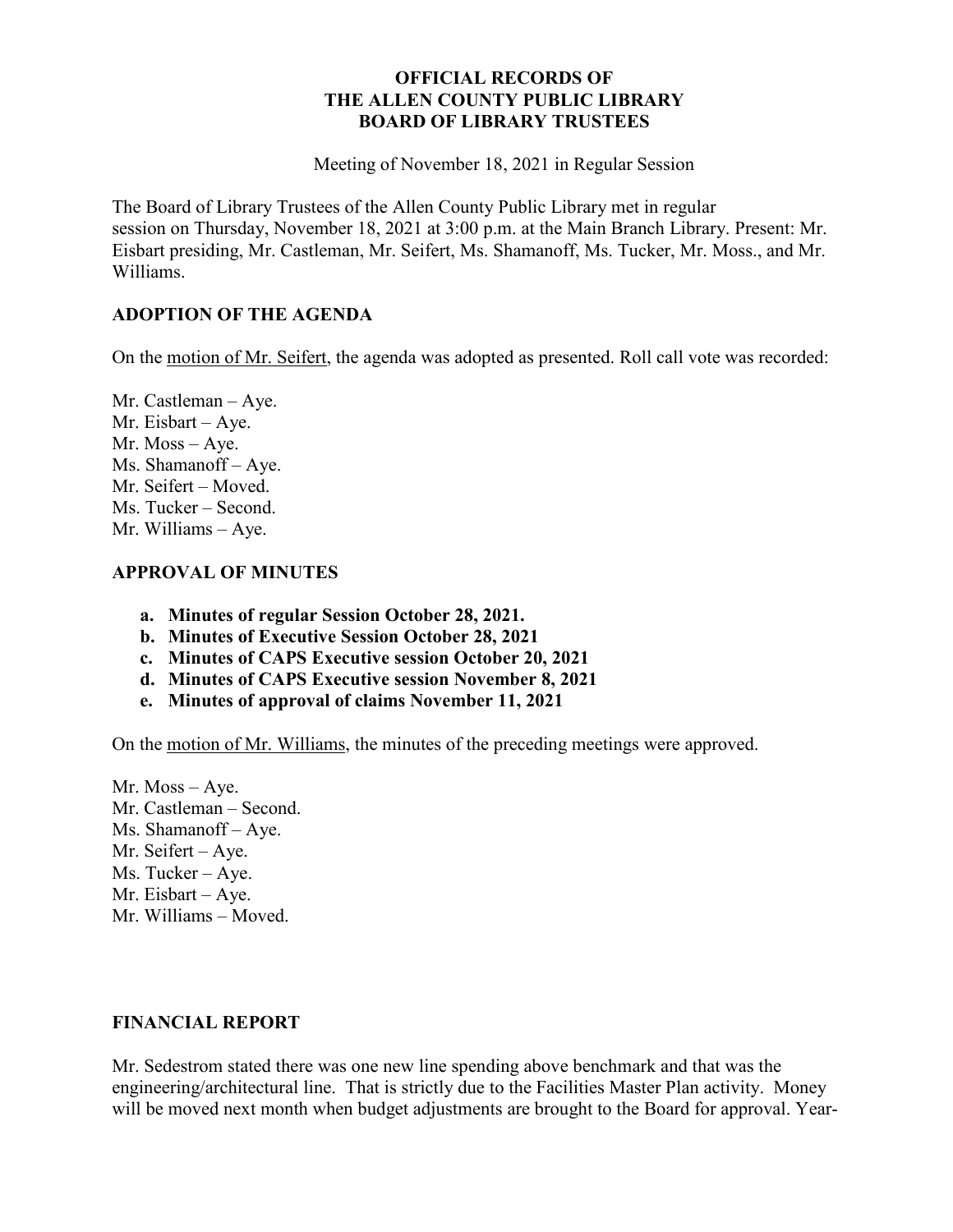end activities have started with budget adjustments in December and the carry-over encumbrance resolution being brought in January. The other item to take-action on later in this meeting will be the compensation and benefit decisions as discussed in the Finance and Personnel executive session earlier.

On motion of Mr. Williams, the financial report was accepted.

Mr. Castleman – Aye. Ms. Moss – Aye. Ms. Shamanoff – Aye. Mr. Seifert – Second. Ms. Tucker – Aye. Mr. Eisbart – Aye Mr. Williams – Moved.

## **APPROVAL OF CLAIMS**

Mr. Sedestrom stated that there is a very small claim run because one was just signed last week. The total amount on this claim run approximately is \$149,000.00, with the highest check being for \$23,000.00 for the work on the water heater replacement and plumbing.

On motion of Ms. Shamanoff, the claims were accepted.

Mr. Castleman – Aye. Ms. Tucker– Aye. Ms. Shamanoff – Moved. Mr. Moss – Second. Mr. Seifert – Aye. Mr. Eisbart – Aye. Mr. Williams – Aye.

| <b>Wires</b>   |          |               |                    |                                                     |    |            |
|----------------|----------|---------------|--------------------|-----------------------------------------------------|----|------------|
|                |          |               |                    |                                                     |    |            |
|                |          |               |                    | <b>Wires Subtotal:</b>                              | \$ |            |
| <b>EFT</b>     |          |               |                    |                                                     | \$ |            |
|                |          |               |                    |                                                     | \$ |            |
|                | 11/08/21 |               |                    | Medical claims from PHP TPA Services for 11/01/2021 | S  | 103,733.72 |
|                |          |               |                    |                                                     |    |            |
|                |          |               |                    | <b>EFT Subtotal:</b>                                | \$ | 103,733.72 |
|                |          |               |                    |                                                     |    |            |
| <b>Payroll</b> |          |               |                    |                                                     |    |            |
|                | 11/12/21 |               | gross \$465,454.11 | net <sub>s</sub>                                    |    | 332,076.34 |
|                |          | Payroll Taxes |                    |                                                     |    | 120,445.74 |
|                |          |               |                    | <b>Payroll Subtotal:</b>                            | \$ | 452,522.08 |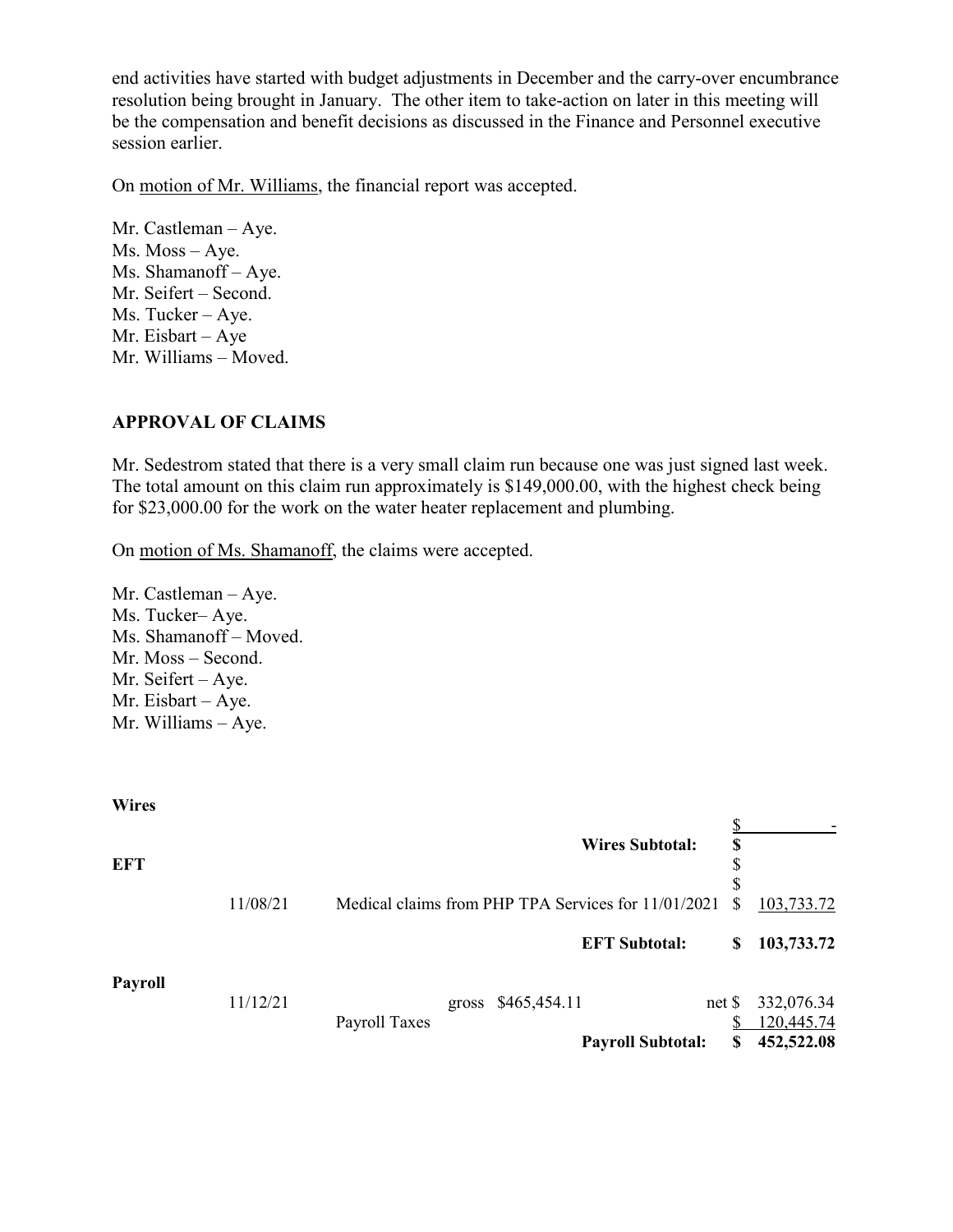#### **Accounts Payable Check Batches:**

|                                         |                      | (See "Check Register" for detail of total)      |          |                         |
|-----------------------------------------|----------------------|-------------------------------------------------|----------|-------------------------|
| Star Bank general<br>operating accounts | 11/05/21<br>11/11/21 | #238581 - #238192<br>#238193 - #238282          | \$<br>\$ | 28,764.45<br>795,067.84 |
|                                         | 11/11/21             | AP EFT #11112021-001 - #11112021-003            | \$       | 369.99                  |
| Less VOIDS:                             |                      | #237611, 237860, & 237784                       | \$       | (1,290.51)              |
|                                         |                      | <b>Star Bank Subtotal:</b>                      | S        | 822,911.77              |
|                                         |                      | <b>Accounts Payable Check Batches Subtotal:</b> |          |                         |
|                                         |                      | <b>Grand Total:</b>                             |          | 1,379,167.57            |

# **COMMITTEE REPORTS**

a. Capital Projects:

Mr. Seifert stated that the Capital Projects Committee is moving along and the report is similar to last month's report. The committee has met in executive session to discuss real estate issues. At a meeting held on 11/11/21, estimates and cost ranges for proposed improvements were reviewed with Bostwick Group.

Mr. Seifert said ACPL is committed to an open and participatory FMP process, designed to share information and gain feedback from the community. Consultants are adding details to the Public Comment Draft Facilities Master Plan, which will include branch by branch summaries, systemwide recommendations, and costs. The Draft is designed to include both a presentation and summary report to inform all residents in clear and accessible terms. Upon release of the Draft, ACPL will launch a public feedback process, currently scheduled for Jan and Feb 2022. The community feedback received will shape the final recommendations to the ACPL Board, currently anticipated end of  $1<sup>st</sup>$  quarter 2022.

b. Finance and Personnel Committee Report

Mr. Sedestrom said the Finance and Personnel committee has met twice. They met 11/11/2021 to discuss the presentation of the compensation and benefit plan. Ms. Bane presented starting with the recommendations for 2022:

## **Benefits**

**The Narrow Network** – Three Rivers Preferred Providers Network will allow employees to have access to any one in the Lutheran System (Parkview or Lutheran Physicians) as long as they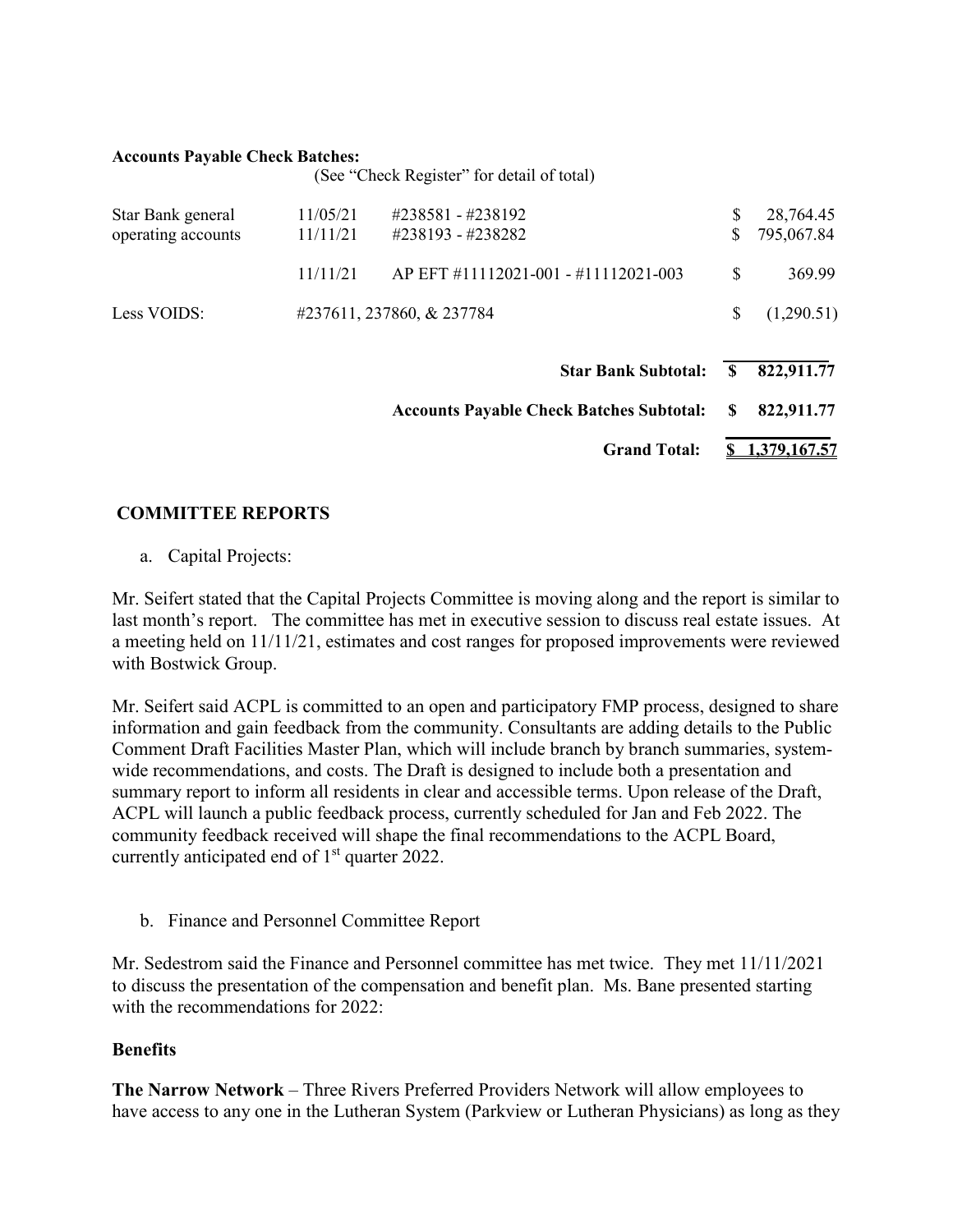are a part of the network. It saves about 23% in monthly premiums. This would be added as an additional plan.

**Removal of Exclusions** – Removal of transgenders exclusions from healthcare plans that are currently in place.

**Prorated Leave** – addition of a week of prorated sick leave for all part-time employees that cannot participate in the regular health benefits. This would equal to roughly \$34,000.00 in yearly costs.

**Guardian Insurance** – critical illness and voluntary life insurance is available upon start of employment; Guardian is willing to re-open and offer to all employees working over 20 hours per week. The guaranteed issue would go from \$5000 to \$10,000 for employees and from \$2,500 to \$5,000 for spouses. This is a voluntary benefit with no additional cost to ACPL. It would also reopen voluntary life for employees 20 plus hours. The guaranteed issue would go from \$150,000 to \$200,000 for employees. Guardian is also willing to add accident coverage for employees working over 20 hours per week.

## **Compensation**

Ms. Bane provided turnover rates and other data regarding employee recruitment and retention. In 2020 the turnover rate was 19.32%, and January 2021 thru October 2021 it was 20.4%. She also provided COLA information for other local public employers. Based on her findings, ACPL staff recommends a 4% across the board increase for staff starting January 1, 2022.

The second piece to the compensation proposal would be in addition to the 4% increase is to take the 2022 Pontifex grades and increasing them to 3% or 4%. At 4%, the total of both increases would be \$712,344.00.

## **Approval of 2022 Compensation and Benefits**

**4% COLA Increase**  On motion of Ms. Tucker, the increase was accepted.

Mr. Castleman – Second. Ms. Tucker– Moved. Ms. Shamanoff – Aye. Mr. Moss – Nay. Mr. Seifert – Aye. Mr. Eisbart – Aye. Mr. Williams – Aye.

# **Adjustment Pontifex 2022 Pay Grade to 4% more**

On motion of Mr. Seifert, the adjustment was accepted.

Mr. Castleman – Nay. Ms. Tucker– Nay. Ms. Shamanoff – Second.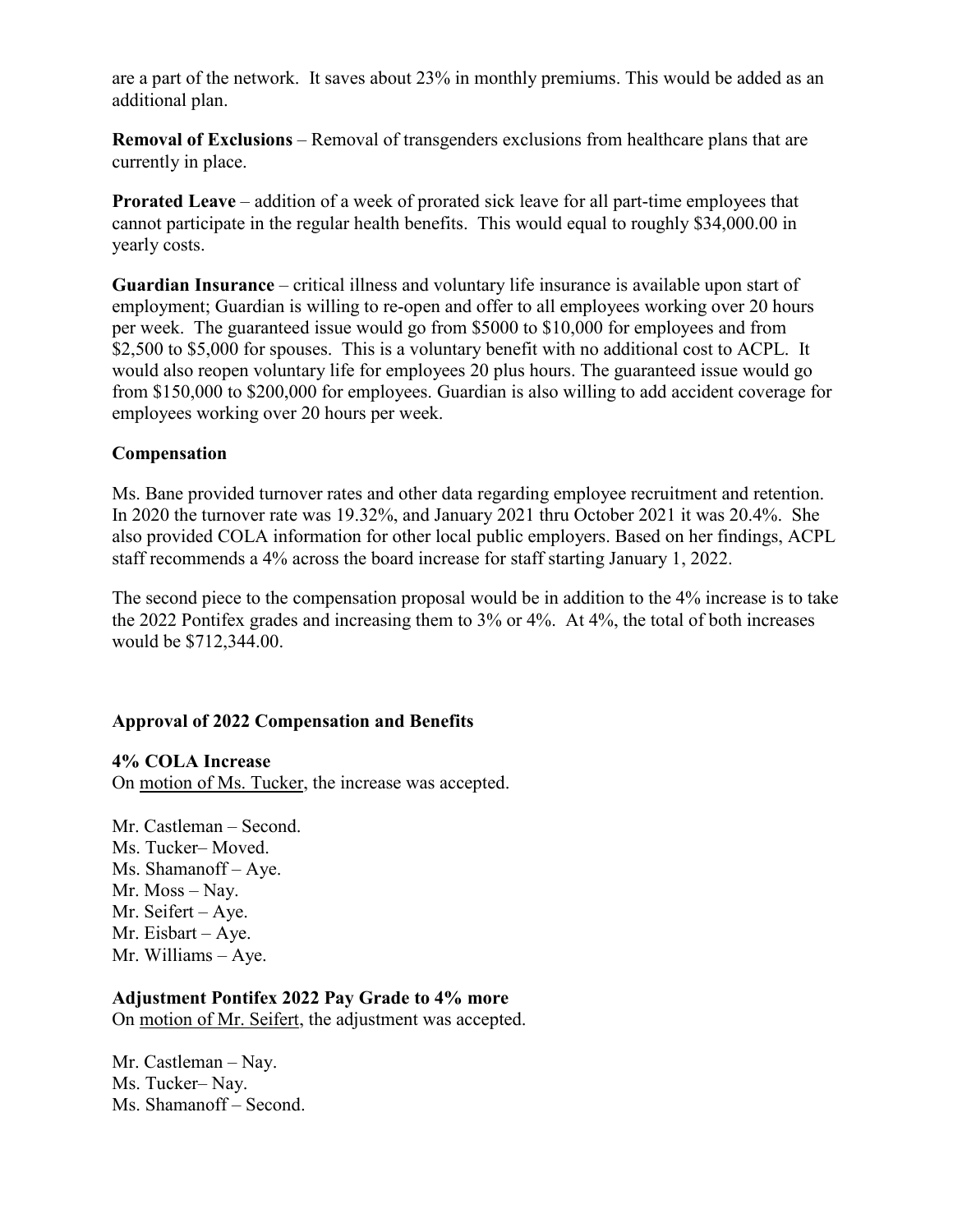Mr. Moss – Nay. Mr. Seifert – Moved. Mr. Eisbart – Aye. Mr. Williams – Aye.

### **Adjusting Outlier Positions**

On motion of Mr. Seifert, the adjustment was accepted.

Mr. Castleman – Nay. Ms. Tucker– Nay. Ms. Shamanoff – Second. Mr. Moss – Aye. Mr. Seifert – Moved. Mr. Eisbart – Aye. Mr. Williams – Aye.

#### **Change in Benefits Recommendation**

On motion of Mr. Seifert, the recommended changes to benefits as presented were accepted.

Mr. Castleman – Aye. Ms. Tucker– Aye. Ms. Shamanoff – Aye. Mr. Moss – Aye. Mr. Seifert – Moved. Mr. Eisbart – Aye. Mr. Williams – Second.

**Resolution 2021-3 to Approve Pay Structure for 2022 (presented conceptually)** On motion of Mr. Castleman, the approval of the pay structure is accepted.

Mr. Castleman – Moved. Ms. Tucker– Aye. Ms. Shamanoff – Aye. Mr. Moss – Aye. Mr. Seifert – Second. Mr. Eisbart – Aye. Mr. Williams – Aye.

### **Resolution 2021-3 to Establish an ARPA Grant Fund**

Ms. Baier said that she learned from the State Boards of Accounts and the Indiana State Library that to formally accept their ARPA Grant (\$21,143.00) to support the purchase of a second outreach vehicle we would need to establish a grant fund resolution.

On motion of Mr. Castleman, the approval of the ARPA Grant Fund is accepted.

Mr. Castleman – Moved.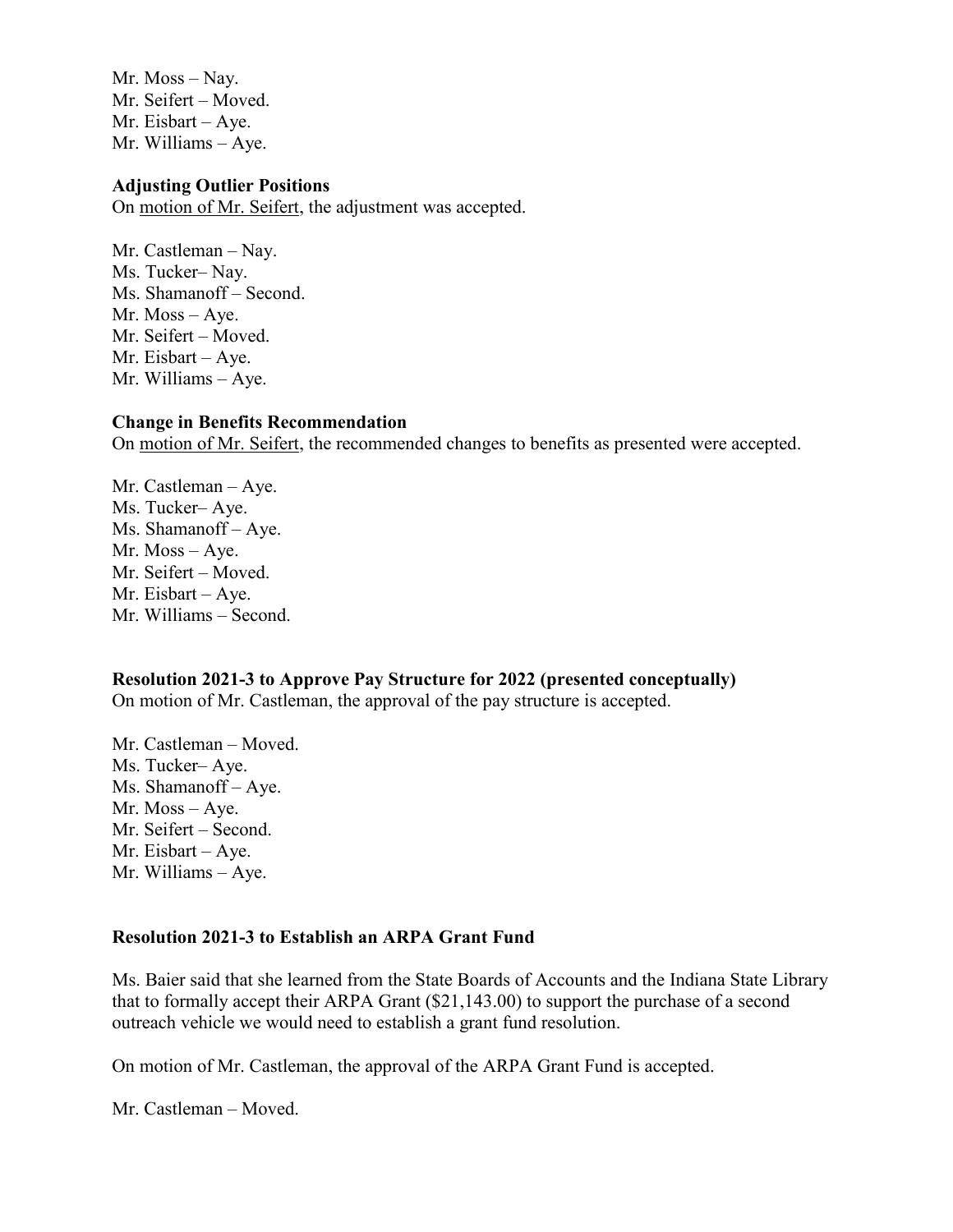Ms. Tucker– Aye. Ms. Shamanoff – Aye. Mr. Moss – Aye. Mr. Seifert – Second. Mr. Eisbart – Aye. Mr. Williams – Aye.

## **Appointment of Board of Trustees Nominating Committee**

Mr. Eisbart said that he spoke with three of the board members, Ms. Tucker, Ms. Shamanoff, and Mr. Moss, and will now officially appoint them as the nominating committee for the selection of officers for next year. Mr. Eisbart asked that they meet and present at the December board meeting their suggestions for the three officer positions.

## **Approval of Recommendation for Printing, Scanning and Payment Services**

Mr. Schlatter said that the system that is currently in place was installed in 2012. It is well used, and it needs to be updated. An RFP was put together for a printing and payment system, and we received six proposals. Those proposals were scored on 100-point scale to narrow down the prospects, and it was decided that Konica Minolta was the vendor of choice. One of the deciding factors was that they provided the number of devices and payment points that would best meet the needs of ACPL patrons. They also have experience working with libraries. They have worked with the New York Public Library since 2000. They can work with the current library automation system (WISE) as well.

On motion of Mr. Seifert, the approval of the printing contract is accepted.

Mr. Castleman – Aye. Ms. Tucker– Aye. Ms. Shamanoff – Aye. Mr. Moss – Aye. Mr. Seifert – Moved. Mr. Eisbart – Aye. Mr. Williams – Second.

## **Director's Report and Strategic Plan Quarterly Report**

Ms. Baier reported that she just returned from her first Indiana Library Federation Conference, and ACPL was well represented by conference presenters, Craig Bailey, Nate Burnard, Die Jia, and Tracy Alma. She said that she was proud that the staff could share creative and innovative ideas with the attendees. Holiday cheer has arrived and the decorations are going up at ACPL, and we will be participating in the Downtown Night of Lights. Also, a press release was forwarded with news of a partnership with Northeast Indiana Innovation Center (NIIC). They announced they were the recipient of a Small Business Association Community Navigator grant in the amount of \$1,000,000.00, and ACPL is one of several partners, and with that partnership we will be able to utilize about \$70,000.00 to fund some staffing costs and technology to reduce